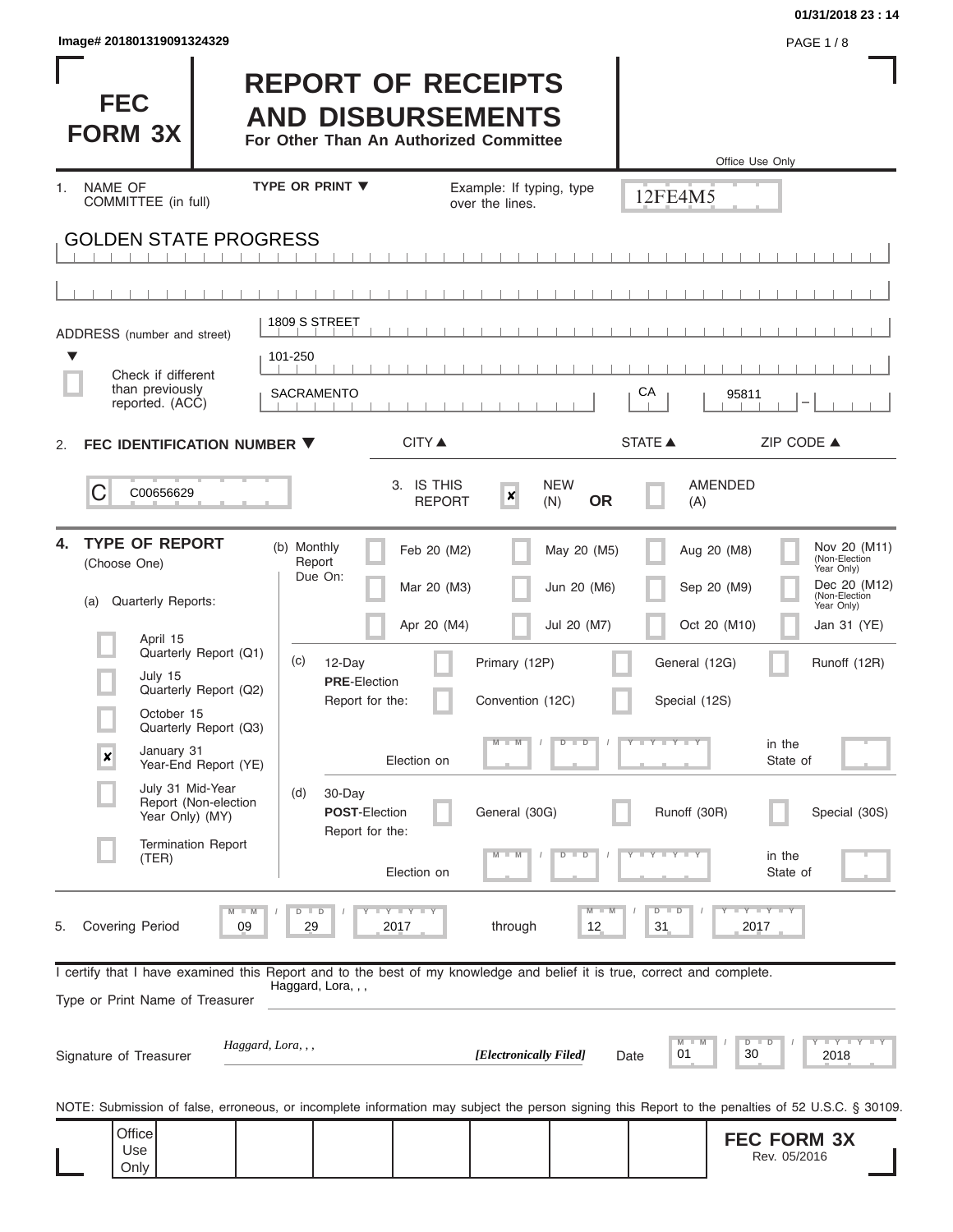#### **SUMMARY PAGE OF RECEIPTS AND DISBURSEMENTS**

## GOLDEN STATE PROGRESS

|    | Image# 201801319091324330                                                                           |                                                      |                                                 |
|----|-----------------------------------------------------------------------------------------------------|------------------------------------------------------|-------------------------------------------------|
|    | FEC Form 3X (Rev. 05/2016)                                                                          | <b>SUMMARY PAGE</b><br>OF RECEIPTS AND DISBURSEMENTS | Page 2                                          |
|    | Write or Type Committee Name                                                                        |                                                      |                                                 |
|    | <b>GOLDEN STATE PROGRESS</b>                                                                        |                                                      |                                                 |
|    | Report Covering the Period:<br>From:                                                                | $Y - Y - I$<br>D =<br>D<br>2017<br>09<br>29<br>To:   | D<br>31<br>2017<br>12                           |
|    |                                                                                                     | <b>COLUMN A</b><br><b>This Period</b>                | <b>COLUMN B</b><br><b>Calendar Year-to-Date</b> |
| 6. | Cash on Hand<br>(a)<br>$-Y - Y - Y$<br>January 1,<br>2017                                           |                                                      | 0.00                                            |
|    | Cash on Hand at<br>(b)<br>Beginning of Reporting Period                                             | 0.00                                                 |                                                 |
|    | Total Receipts (from Line 19)<br>(c)                                                                | 1200000.00                                           | 1200000.00                                      |
|    | Subtotal (add Lines 6(b) and<br>(d)<br>6(c) for Column A and Lines<br>6(a) and 6(c) for Column B)   | 1200000.00                                           | 1200000.00                                      |
| 7. | Total Disbursements (from Line 31)                                                                  | 27467.50                                             | 27467.50                                        |
| 8. | Cash on Hand at Close of<br><b>Reporting Period</b><br>(subtract Line $7$ from Line $6(d)$ )        | 1172532.50                                           | 1172532.50                                      |
| 9. | Debts and Obligations Owed TO<br>the Committee (Itemize all on<br>Schedule C and/or Schedule D)     | 0.00                                                 |                                                 |
|    | 10. Debts and Obligations Owed BY<br>the Committee (Itemize all on<br>Schedule C and/or Schedule D) | T<br>0.00                                            |                                                 |

This committee has qualified as a multicandidate committee. (see FEC FORM 1M)

#### **For further information contact:**

Federal Election Commission 999 E Street, NW Washington, DC 20463

Toll Free 800-424-9530 Local 202-694-1100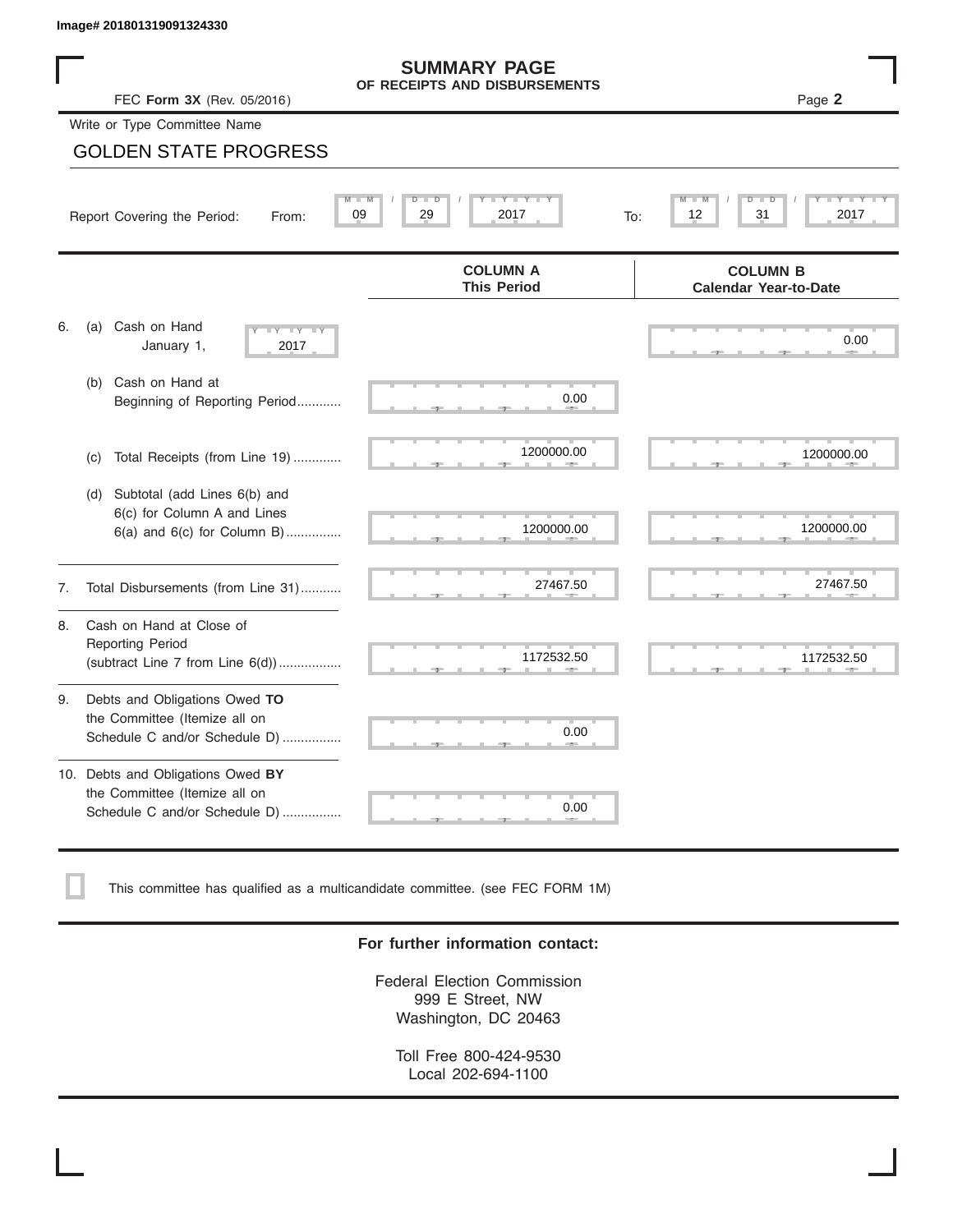## **DETAILED SUMMARY PAGE**

# GOLDEN STATE PROGRESS

| Image# 201801319091324331                                            |                                                 |                                                 |
|----------------------------------------------------------------------|-------------------------------------------------|-------------------------------------------------|
|                                                                      | <b>DETAILED SUMMARY PAGE</b>                    |                                                 |
| FEC Form 3X (Rev. 05/2016)                                           | of Receipts                                     | Page 3                                          |
| Write or Type Committee Name                                         |                                                 |                                                 |
| <b>GOLDEN STATE PROGRESS</b>                                         |                                                 |                                                 |
|                                                                      |                                                 |                                                 |
| $M$ $M$<br>09<br>Report Covering the Period:<br>From:                | <b>LY LY LY</b><br>$D$ $D$<br>29<br>2017<br>To: | M<br>Y I Y I<br>$D$ $\Box$<br>12<br>31<br>2017  |
| I. Receipts                                                          | <b>COLUMN A</b><br><b>Total This Period</b>     | <b>COLUMN B</b><br><b>Calendar Year-to-Date</b> |
| 11. Contributions (other than loans) From:                           |                                                 |                                                 |
| Individuals/Persons Other<br>(a)                                     |                                                 |                                                 |
| <b>Than Political Committees</b>                                     | 0.00                                            | 0.00                                            |
| Itemized (use Schedule A)<br>(i)                                     |                                                 |                                                 |
|                                                                      | 0.00                                            | 0.00                                            |
| (iii) TOTAL (add                                                     |                                                 |                                                 |
| Lines $11(a)(i)$ and $(ii)$                                          | 0.00                                            | 0.00                                            |
| Political Party Committees                                           | 0.00                                            | 0.00                                            |
| (b)<br><b>Other Political Committees</b><br>(C)                      |                                                 |                                                 |
|                                                                      | 1200000.00                                      | 1200000.00                                      |
| (d) Total Contributions (add Lines                                   |                                                 |                                                 |
| $11(a)(iii)$ , (b), and (c)) (Carry                                  |                                                 |                                                 |
|                                                                      | 1200000.00                                      | 1200000.00                                      |
| 12. Transfers From Affiliated/Other                                  | 0.00                                            | 0.00                                            |
|                                                                      |                                                 |                                                 |
|                                                                      | 0.00                                            | 0.00                                            |
|                                                                      |                                                 |                                                 |
| 14. Loan Repayments Received                                         | 0.00                                            | 0.00                                            |
| 15. Offsets To Operating Expenditures                                |                                                 |                                                 |
| (Refunds, Rebates, etc.)                                             |                                                 |                                                 |
| (Carry Totals to Line 37, page 5)                                    | 0.00                                            | 0.00                                            |
| 16. Refunds of Contributions Made<br>to Federal Candidates and Other |                                                 |                                                 |
| Political Committees                                                 | 0.00                                            | 0.00                                            |
| 17. Other Federal Receipts                                           |                                                 |                                                 |
| (Dividends, Interest, etc.)                                          | 0.00                                            | 0.00                                            |
| 18. Transfers from Non-Federal and Levin Funds                       |                                                 |                                                 |
| (a) Non-Federal Account                                              |                                                 |                                                 |
|                                                                      | 0.00                                            | 0.00                                            |
|                                                                      |                                                 | 0.00                                            |
| (b) Levin Funds (from Schedule H5)                                   | 0.00                                            |                                                 |
| (c) Total Transfers (add $18(a)$ and $18(b)$ )                       | 0.00                                            | 0.00                                            |
|                                                                      |                                                 |                                                 |
| 19. Total Receipts (add Lines 11(d),                                 |                                                 |                                                 |
| 12, 13, 14, 15, 16, 17, and 18(c))                                   | 1200000.00                                      | 1200000.00                                      |
|                                                                      |                                                 |                                                 |
| 20. Total Federal Receipts                                           |                                                 |                                                 |
| (subtract Line 18(c) from Line 19)▶                                  | 1200000.00                                      | 1200000.00                                      |

(subtract Line 18(c) from Line 19) ......... $\blacktriangleright$ 

 $\frac{1200000.00}{\frac{1}{2}}$ 

1200000.00 1200000.00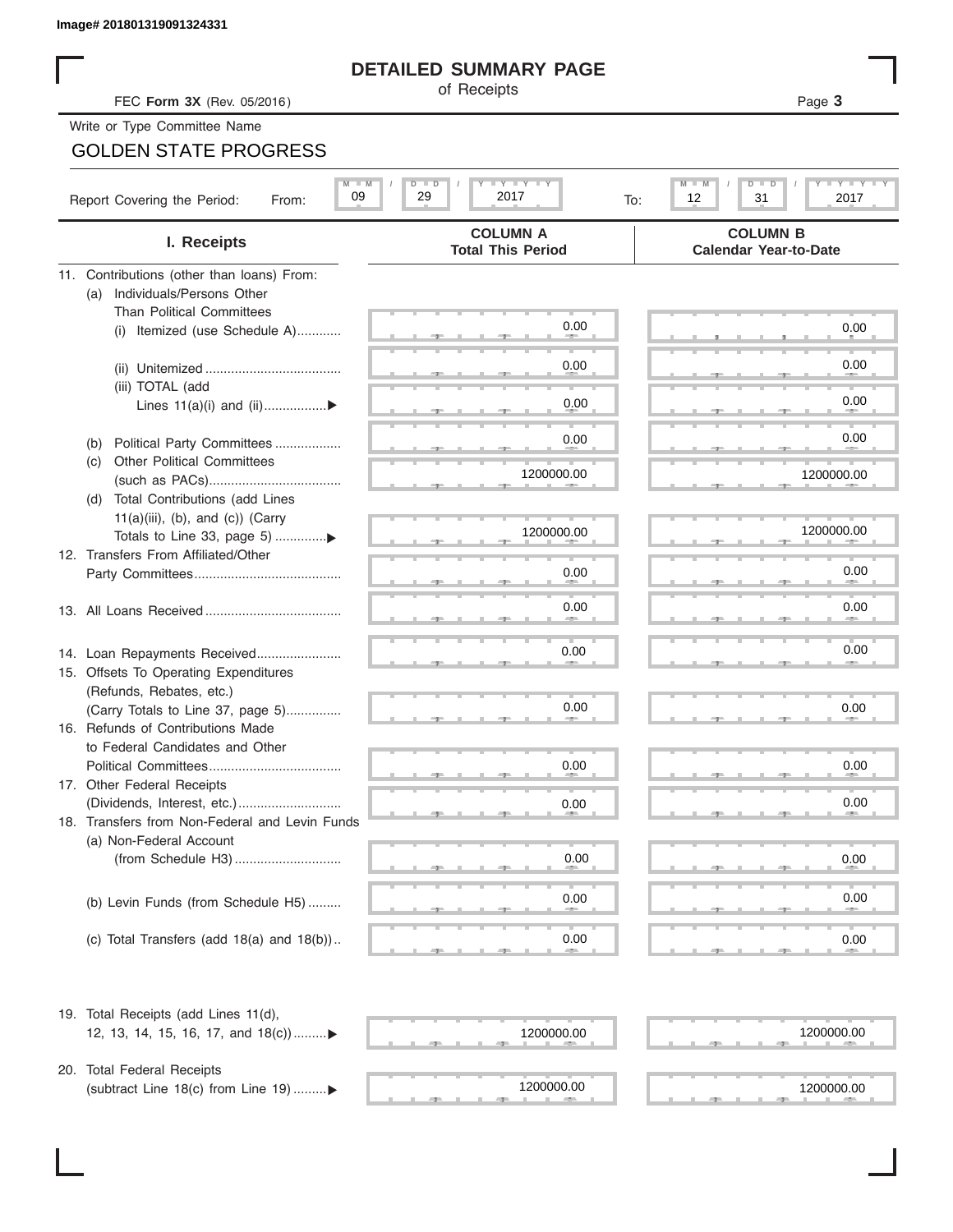I

## **DETAILED SUMMARY PAGE**

of Disbursements

| FEC Form 3X (Rev. 05/2016)                                                                                             |                                             | Page 4<br><b>COLUMN B</b>    |  |  |  |  |
|------------------------------------------------------------------------------------------------------------------------|---------------------------------------------|------------------------------|--|--|--|--|
| II. Disbursements                                                                                                      | <b>COLUMN A</b><br><b>Total This Period</b> |                              |  |  |  |  |
| 21. Operating Expenditures:<br>(a) Allocated Federal/Non-Federal<br>Activity (from Schedule H4)                        |                                             | <b>Calendar Year-to-Date</b> |  |  |  |  |
| Federal Share<br>(i)                                                                                                   | 0.00                                        | 0.00                         |  |  |  |  |
| Non-Federal Share<br>(ii)                                                                                              | 0.00                                        | 0.00                         |  |  |  |  |
| (b) Other Federal Operating                                                                                            | 27467.50                                    | 27467.50                     |  |  |  |  |
| (c) Total Operating Expenditures<br>(add 21(a)(i), (a)(ii), and (b))                                                   | 27467.50                                    | 27467.50                     |  |  |  |  |
| 22. Transfers to Affiliated/Other Party                                                                                | 0.00                                        | 0.00                         |  |  |  |  |
| 23. Contributions to<br>Federal Candidates/Committees<br>and Other Political Committees                                |                                             | 49.75<br>0.00                |  |  |  |  |
| 24. Independent Expenditures                                                                                           | 0.00                                        |                              |  |  |  |  |
| 25. Coordinated Party Expenditures                                                                                     | 0.00                                        | 0.00                         |  |  |  |  |
| $(52 \text{ U.S.C. }$ § 30116(d))                                                                                      | 0.00<br>an a                                | 0.00                         |  |  |  |  |
| 26. Loan Repayments Made                                                                                               | 0.00                                        | 0.00                         |  |  |  |  |
| 28. Refunds of Contributions To:                                                                                       | 0.00                                        | 0.00                         |  |  |  |  |
| (a) Individuals/Persons Other<br>Than Political Committees                                                             | 0.00                                        | 0.00                         |  |  |  |  |
| Political Party Committees<br>(b)                                                                                      | 0.00                                        | 0.00                         |  |  |  |  |
| <b>Other Political Committees</b><br>(c)                                                                               | 0.00                                        | 0.00                         |  |  |  |  |
| <b>Total Contribution Refunds</b><br>(d)<br>(add Lines 28(a), (b), and (c))                                            | 0.00                                        | 0.00                         |  |  |  |  |
| 29. Other Disbursements (Including                                                                                     | 0.00                                        | 0.00                         |  |  |  |  |
|                                                                                                                        |                                             |                              |  |  |  |  |
| 30. Federal Election Activity (52 U.S.C. § 30101(20))<br>(a) Allocated Federal Election Activity<br>(from Schedule H6) |                                             |                              |  |  |  |  |
|                                                                                                                        | 0.00                                        | 0.00                         |  |  |  |  |
|                                                                                                                        | 0.00                                        | 0.00                         |  |  |  |  |
| Federal Election Activity Paid<br>(b)<br>Entirely With Federal Funds                                                   | 0.00                                        | 0.00                         |  |  |  |  |
| Total Federal Election Activity (add<br>(C)<br>Lines $30(a)(i)$ , $30(a)(ii)$ and $30(b))$                             | 0.00                                        | 0.00                         |  |  |  |  |
| 31. Total Disbursements (add Lines 21(c), 22,                                                                          |                                             |                              |  |  |  |  |
| 23, 24, 25, 26, 27, 28(d), 29 and 30(c))                                                                               | 27467.50                                    | 27467.50                     |  |  |  |  |
| 32. Total Federal Disbursements                                                                                        |                                             |                              |  |  |  |  |
| (subtract Line 21(a)(ii) and Line 30(a)(ii)                                                                            | 27467.50                                    | 27467.50                     |  |  |  |  |
|                                                                                                                        |                                             |                              |  |  |  |  |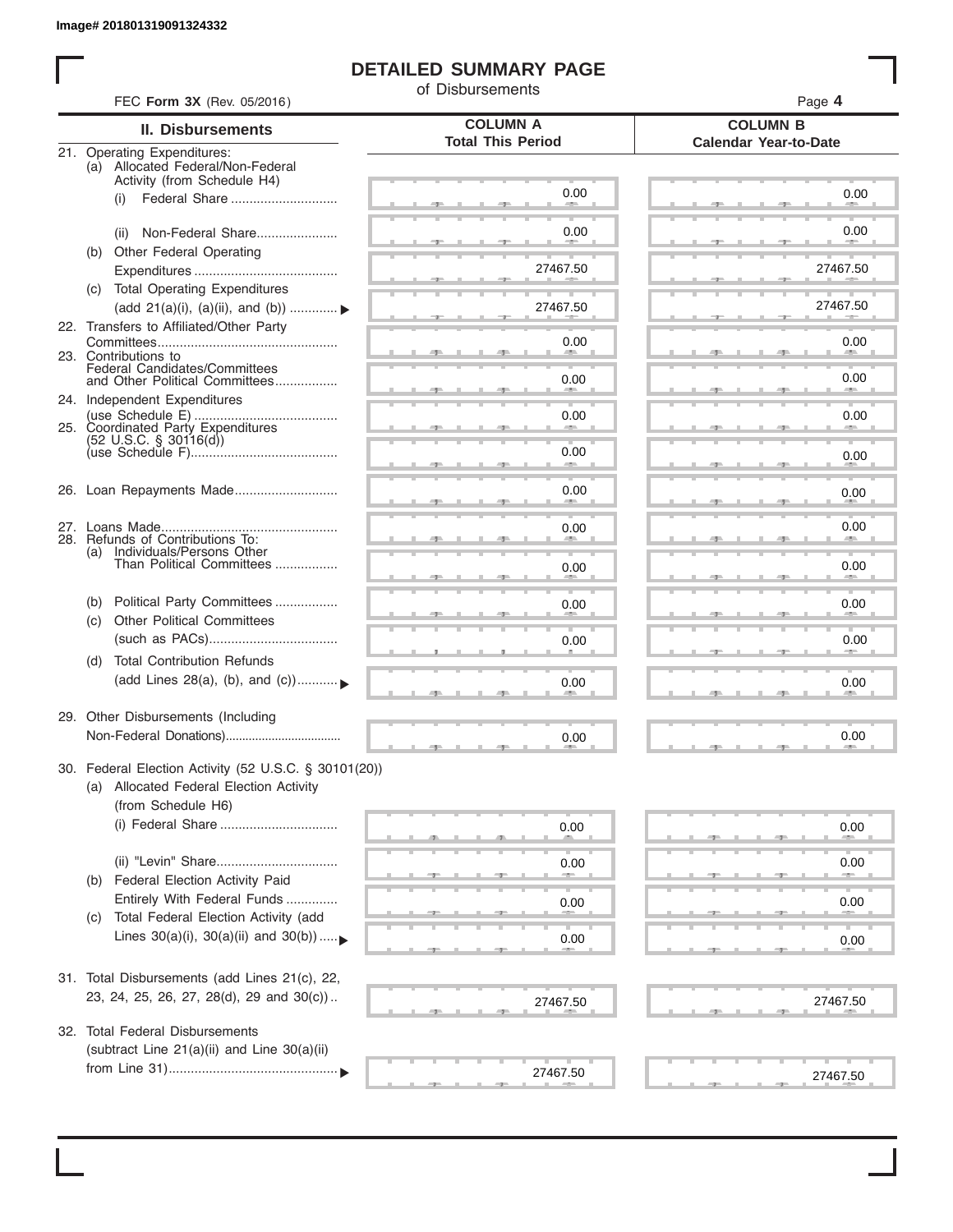38. Net Operating Expenditures

#### **DETAILED SUMMARY PAGE**

of Disbursements

| FEC Form 3X (Rev. 05/2016)<br>Page 5 |
|--------------------------------------|
|--------------------------------------|

#### **III. Net Contributions/ Operating Expenditures**

| 33. Total Contributions (other than loans) |
|--------------------------------------------|
|                                            |
| 34. Total Contribution Refunds             |
|                                            |
| 35. Net Contributions (other than loans)   |
| (subtract Line 34 from Line 33)            |
| 36. Total Federal Operating Expenditures   |
| (add Line 21(a)(i) and Line 21(b))         |
| 37. Offsets to Operating Expenditures      |
| (from Line 15, page 3)                     |
|                                            |

(subtract Line 37 from Line 36) ................ ▼

**COLUMN A Total This Period**

#### **COLUMN B Calendar Year-to-Date**

|  |        |   |   |       | 1200000.00    |
|--|--------|---|---|-------|---------------|
|  | ヮ<br>m |   |   | --    |               |
|  |        |   |   |       | 0.00          |
|  | -91    | ٠ | ш | - 7 - |               |
|  |        |   |   |       | 1200000.00    |
|  | 51     | ш |   | 51    |               |
|  |        |   |   |       | 27467.50      |
|  | 51     |   |   | 5 L   |               |
|  |        |   |   |       | 0.00          |
|  | ヮ      |   |   | ユー    | 80            |
|  |        |   |   |       | ъ<br>27467.50 |
|  |        |   |   |       |               |

|  |  |    | 1200000.00                   |  |  |  | 1200000.00           |
|--|--|----|------------------------------|--|--|--|----------------------|
|  |  | -9 | 0.00<br><b>All Contracts</b> |  |  |  | 0.00<br><b>Allen</b> |
|  |  |    | 1200000.00                   |  |  |  | 1200000.00           |
|  |  |    |                              |  |  |  |                      |
|  |  |    | 27467.50                     |  |  |  | 27467.50             |
|  |  |    | 0.00                         |  |  |  | 0.00                 |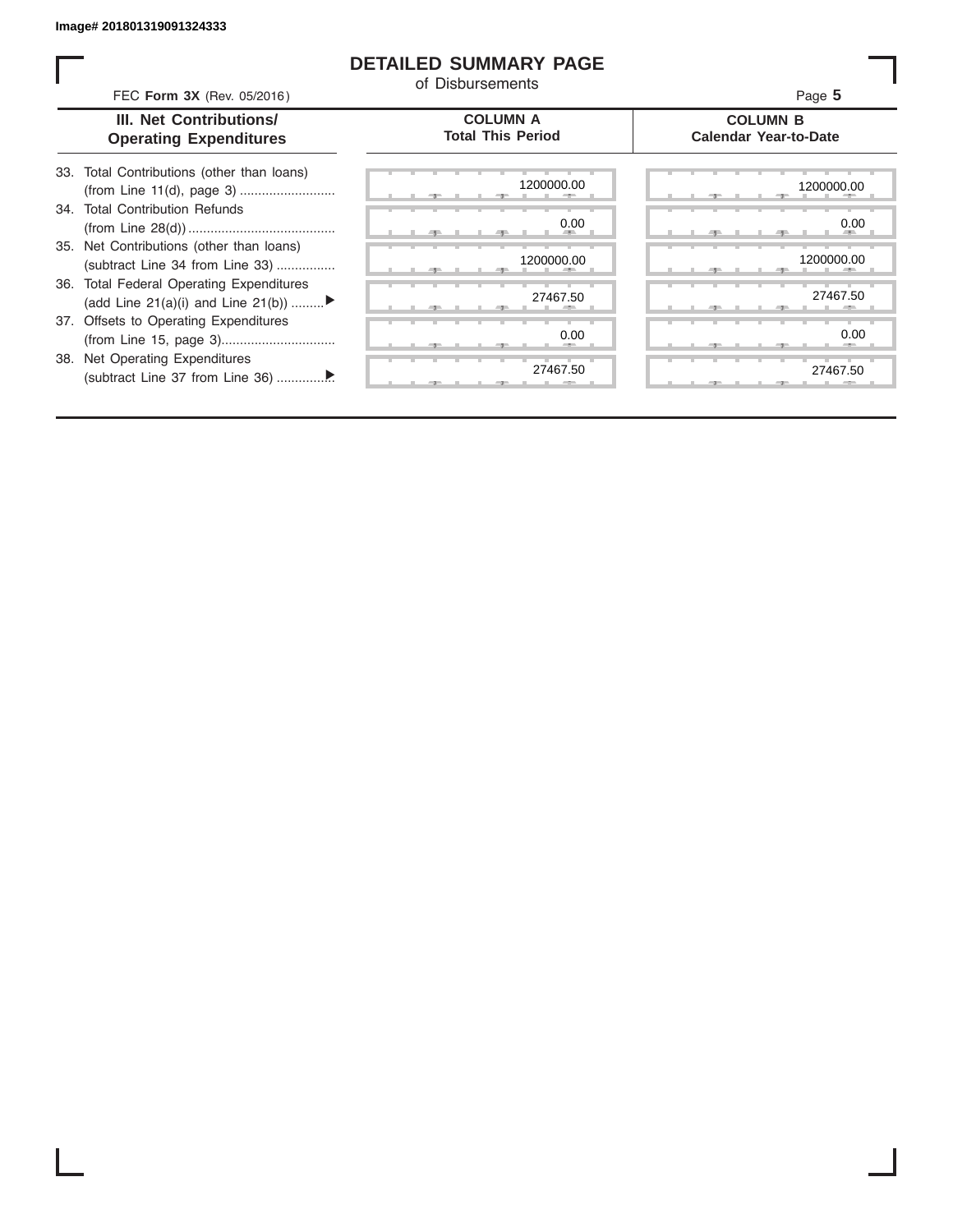|                          | <b>SCHEDULE A (FEC Form 3X)</b> |
|--------------------------|---------------------------------|
| <b>ITEMIZED RECEIPTS</b> |                                 |

Use separate schedule(s)  $\left(\begin{array}{c} \text{check only one} \\ \text{check only one} \end{array}\right)$ 

FOR LINE NUMBER:

PAGE 6 OF 8

| IIEMIZED RECEIPIS                                                                                                                                                                                                                                                                       |                          | for each category of the<br>Detailed Summary Page | 11a<br>13                    | 11 <sub>b</sub><br>14 | ×<br>11c<br>15                                                   | 12<br>16          | 17 |
|-----------------------------------------------------------------------------------------------------------------------------------------------------------------------------------------------------------------------------------------------------------------------------------------|--------------------------|---------------------------------------------------|------------------------------|-----------------------|------------------------------------------------------------------|-------------------|----|
| Any information copied from such Reports and Statements may not be sold or used by any person for the purpose of soliciting contributions<br>or for commercial purposes, other than using the name and address of any political committee to solicit contributions from such committee. |                          |                                                   |                              |                       |                                                                  |                   |    |
| NAME OF COMMITTEE (In Full)<br><b>GOLDEN STATE PROGRESS</b>                                                                                                                                                                                                                             |                          |                                                   |                              |                       |                                                                  |                   |    |
| Full Name of Individual (Last, First, Middle Initial) or Full Organization Name<br>Kevin de Leon for Lieutenant Governor<br>А.<br>Mailing Address 3605 Long Beach Blvd., Suite 426                                                                                                      |                          |                                                   | Date of Receipt<br>10        | 12                    | $\overline{D}$                                                   | $Y - Y$<br>2017   |    |
| City<br>Long Beach<br>FEC ID number of contributing                                                                                                                                                                                                                                     | <b>State</b><br>CA       | Zip Code<br>90807                                 |                              |                       | Transaction ID: SA11C.4117<br>Amount of Each Receipt this Period |                   |    |
| federal political committee.<br>Name of Employer (for Individual)                                                                                                                                                                                                                       | С                        | Occupation (for Individual)                       |                              | Memo Item             |                                                                  | 477154.88         |    |
| Receipt For:<br>Primary<br>General<br>Other (specify) $\blacktriangledown$                                                                                                                                                                                                              | Aggregate Year-to-Date ▼ | 477154.88                                         | <b>Contribution Refunded</b> |                       |                                                                  |                   |    |
| Full Name of Individual (Last, First, Middle Initial) or Full Organization Name<br><b>B.</b> Kevin de Leon for State Senate<br>Mailing Address 3605 Long Beach Blvd., Suite 426                                                                                                         |                          |                                                   | Date of Receipt              |                       |                                                                  | Y L               |    |
| City<br>Long Beach<br>FEC ID number of contributing<br>federal political committee.                                                                                                                                                                                                     | State<br>CA<br>С         | Zip Code<br>90807                                 | 10                           | 12                    | Transaction ID: SA11C.4119<br>Amount of Each Receipt this Period | 2017<br>722845.12 |    |
| Name of Employer (for Individual)                                                                                                                                                                                                                                                       |                          | Occupation (for Individual)                       | <b>Contribution Refunded</b> | Memo Item             |                                                                  |                   |    |
| Receipt For:<br>Primary<br>General<br>Other (specify) $\blacktriangledown$                                                                                                                                                                                                              | Aggregate Year-to-Date ▼ | 722845.12                                         |                              |                       |                                                                  |                   |    |
| Full Name of Individual (Last, First, Middle Initial) or Full Organization Name<br>C.                                                                                                                                                                                                   |                          |                                                   | Date of Receipt              |                       |                                                                  |                   |    |
| <b>Mailing Address</b><br>City                                                                                                                                                                                                                                                          | State                    | Zip Code                                          | $-W$                         | D                     | $\overline{D}$                                                   | Y L Y L           |    |
| FEC ID number of contributing<br>federal political committee.<br>Name of Employer (for Individual)                                                                                                                                                                                      | C                        | Occupation (for Individual)                       |                              | Memo Item             | Amount of Each Receipt this Period                               |                   |    |
| Receipt For:<br>Primary<br>General<br>Other (specify)                                                                                                                                                                                                                                   | Aggregate Year-to-Date ▼ |                                                   |                              |                       |                                                                  |                   |    |
|                                                                                                                                                                                                                                                                                         |                          |                                                   |                              |                       |                                                                  | 1200000.00        |    |
|                                                                                                                                                                                                                                                                                         |                          |                                                   |                              |                       |                                                                  | 1200000.00        |    |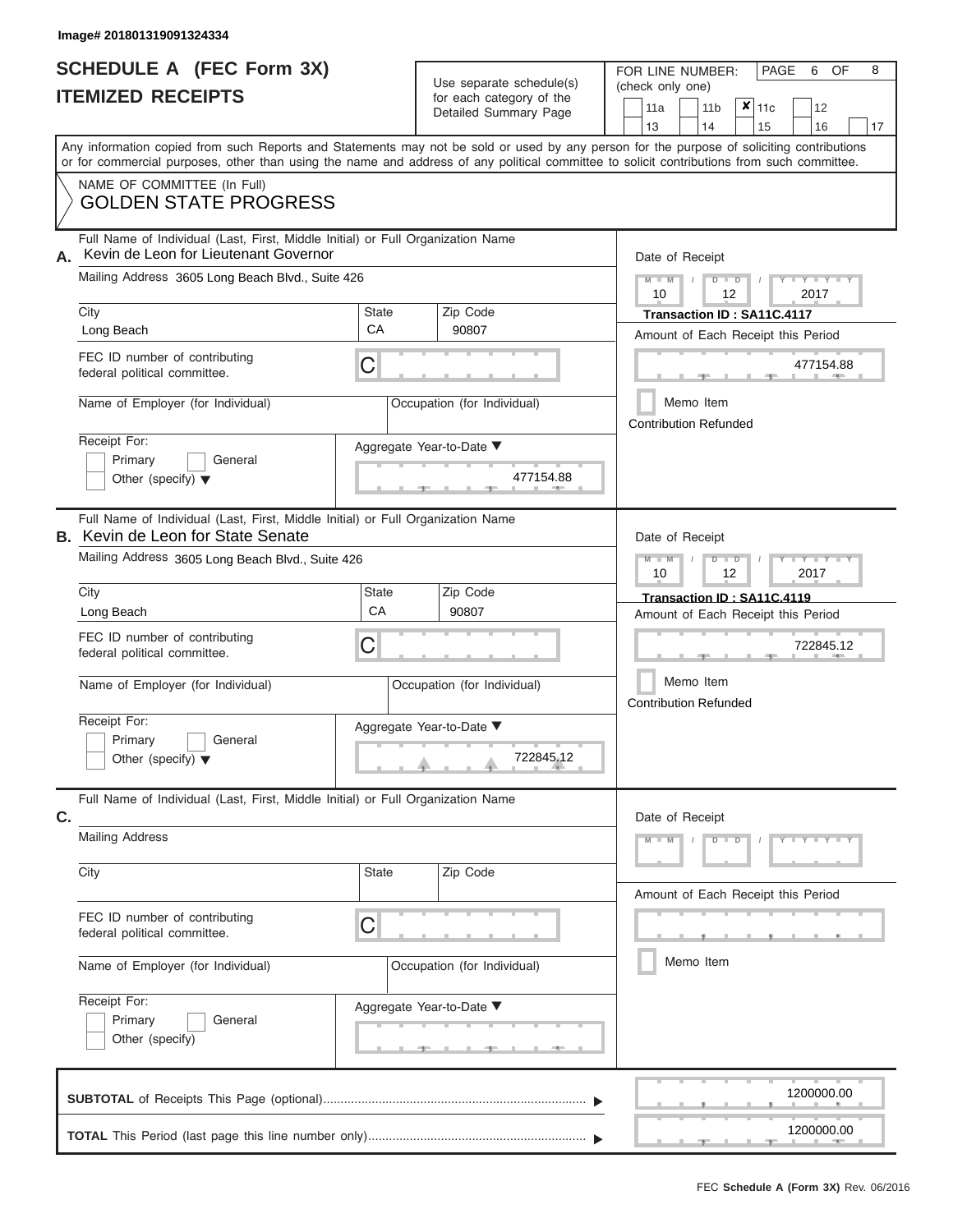| <b>SCHEDULE B (FEC Form 3X)</b>                                                                                                                                                                                                                                                         | Use separate schedule(s)                                   | (check only one)         | $7^{\circ}$<br>OF<br>8<br>PAGE<br>FOR LINE NUMBER:                                                         |  |  |  |  |  |  |  |
|-----------------------------------------------------------------------------------------------------------------------------------------------------------------------------------------------------------------------------------------------------------------------------------------|------------------------------------------------------------|--------------------------|------------------------------------------------------------------------------------------------------------|--|--|--|--|--|--|--|
| <b>ITEMIZED DISBURSEMENTS</b>                                                                                                                                                                                                                                                           | for each category of the<br>Detailed Summary Page          | $x$ 21b<br>28a           | 23<br>27<br>22<br>26<br>28 <sub>b</sub><br>28 <sub>c</sub><br>29<br>30 <sub>b</sub>                        |  |  |  |  |  |  |  |
| Any information copied from such Reports and Statements may not be sold or used by any person for the purpose of soliciting contributions<br>or for commercial purposes, other than using the name and address of any political committee to solicit contributions from such committee. |                                                            |                          |                                                                                                            |  |  |  |  |  |  |  |
| NAME OF COMMITTEE (In Full)<br><b>GOLDEN STATE PROGRESS</b>                                                                                                                                                                                                                             |                                                            |                          |                                                                                                            |  |  |  |  |  |  |  |
| Full Name (Last, First, Middle Initial)<br>А.<br><b>Bedrock Strategies</b>                                                                                                                                                                                                              |                                                            |                          | Date of Disbursement<br><b>LY LY LY</b><br>$-M$<br>$\Box$<br>D                                             |  |  |  |  |  |  |  |
| Mailing Address 12237 Hatteras Street                                                                                                                                                                                                                                                   |                                                            |                          | 2017<br>12<br>05                                                                                           |  |  |  |  |  |  |  |
| City<br>Valley Village<br><b>Purpose of Disbursement</b>                                                                                                                                                                                                                                | <b>State</b><br>Zip Code<br>CA<br>91607                    |                          | <b>FEC Identification Number</b><br>С                                                                      |  |  |  |  |  |  |  |
| Consulting/Communications<br>Candidate Name                                                                                                                                                                                                                                             |                                                            | Category/<br><b>Type</b> | Transaction ID: SB21B.4101<br>Amount of Each Disbursement this Period                                      |  |  |  |  |  |  |  |
| Office Sought:<br>Disbursement For:<br>House<br>Senate<br>President                                                                                                                                                                                                                     | Primary<br>General<br>Other (specify) $\blacktriangledown$ |                          | 6500.00<br>Memo Item                                                                                       |  |  |  |  |  |  |  |
| State:<br>District:<br>Full Name (Last, First, Middle Initial)<br>В.<br><b>Bedrock Strategies</b>                                                                                                                                                                                       |                                                            |                          | Date of Disbursement                                                                                       |  |  |  |  |  |  |  |
| Mailing Address 12237 Hatteras Street                                                                                                                                                                                                                                                   |                                                            |                          | $T - Y = T - Y$<br>$\overline{M}$<br>$-M$<br>D<br>$\blacksquare$<br>2017<br>12<br>22                       |  |  |  |  |  |  |  |
| City<br>Valley Village<br>Purpose of Disbursement                                                                                                                                                                                                                                       | Zip Code<br><b>State</b><br>СA<br>91607                    |                          | <b>FEC Identification Number</b>                                                                           |  |  |  |  |  |  |  |
| Consulting/Communications<br>Candidate Name                                                                                                                                                                                                                                             |                                                            | Category/                | С<br>Transaction ID: SB21B.4116<br>Amount of Each Disbursement this Period                                 |  |  |  |  |  |  |  |
| Office Sought:<br>Disbursement For:<br>House<br>Senate<br>President<br>State:<br>District:                                                                                                                                                                                              | Primary<br>General<br>Other (specify)                      | <b>Type</b>              | 6500.00<br>Memo Item                                                                                       |  |  |  |  |  |  |  |
| Full Name (Last, First, Middle Initial)<br>C. Blue Wave Political Partners                                                                                                                                                                                                              |                                                            |                          |                                                                                                            |  |  |  |  |  |  |  |
| Mailing Address 1100 Market Street<br>S400                                                                                                                                                                                                                                              |                                                            |                          | $\mathbb{L} \mathbf{Y} \mathbb{L} \mathbf{Y} \mathbb{L} \mathbf{Y}$<br>$D$ $D$<br>$-M$<br>14<br>2017<br>11 |  |  |  |  |  |  |  |
| City<br>Chattanooga<br>Purpose of Disbursement                                                                                                                                                                                                                                          | <b>State</b><br>Zip Code<br><b>TN</b><br>37402             |                          | <b>FEC Identification Number</b>                                                                           |  |  |  |  |  |  |  |
| Compliance/Accounting<br>Candidate Name                                                                                                                                                                                                                                                 |                                                            | Category/<br><b>Type</b> | С<br>Transaction ID: SB21B.4099<br>Amount of Each Disbursement this Period                                 |  |  |  |  |  |  |  |
| Office Sought:<br>Disbursement For:<br>House<br>Senate<br>President                                                                                                                                                                                                                     | Primary<br>General<br>Other (specify) $\blacktriangledown$ |                          | 315.00                                                                                                     |  |  |  |  |  |  |  |
| State:<br>District:                                                                                                                                                                                                                                                                     |                                                            |                          | Memo Item                                                                                                  |  |  |  |  |  |  |  |
|                                                                                                                                                                                                                                                                                         |                                                            |                          | 13315.00                                                                                                   |  |  |  |  |  |  |  |
|                                                                                                                                                                                                                                                                                         |                                                            |                          |                                                                                                            |  |  |  |  |  |  |  |